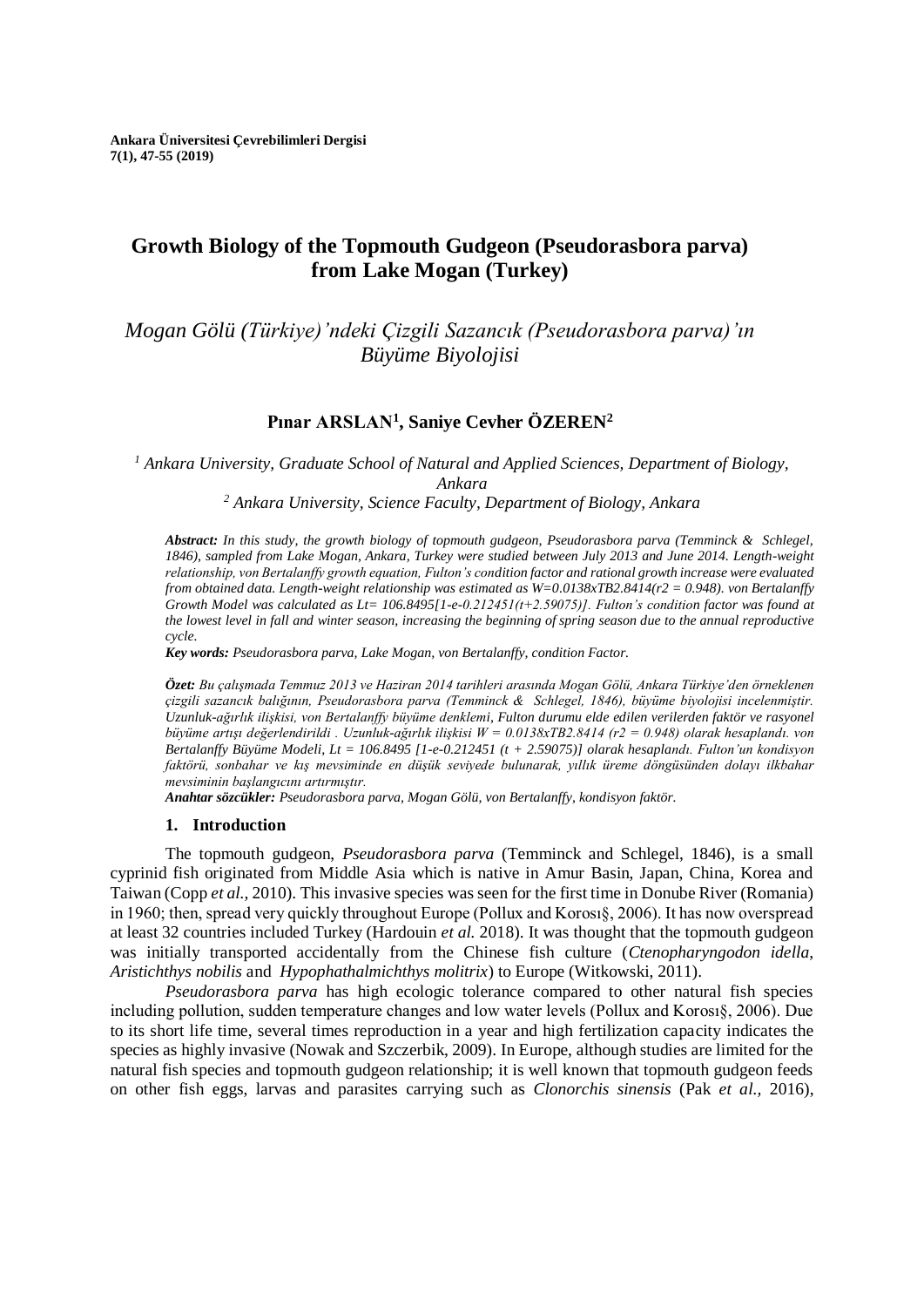*Sphaerothecum destruens* (Adlard *et al.,* 2015), its negative effects on natural fish species (Pollux and Korosı§, 2006).

Compared to Europe and Middle East, Turkey is a very rich country in terms of biodiversity, leading to an important gene pool with high endemism and genetic variation; due to its biogeographical condition (European-Siberia, Iranian and Mediterranean) affected by differential seasons and topographic structures.

236 fish species and subspecies belonging to 26 families were identified in Turkey's freshwater (Kuru, 2004); meanwhile the number of species are increasing with a current estimate of 301 with the recent identified one (Ekmekçi *et al.,* 2013).

Previous studies indicate the presence invasive fish speciesin Turkey for over 50 years; in which *Pseudorasbora parva* was defined as one of them. This species recorded for the first time in Meriç River in Turkey by Erk'akan in 1982 (Ekmekçi *et al.,* 2013). After this, it was found in Aksu River (1997); Karacaören-I Dam (2001); Topçam Dam Lake (2003) ; Gelingüllü Dam Lake (2003); Dipsiz - Çine Creek (2004); Filyos – Devrek Creek (2006); Kirmir Creek and Sarıyar Dam Lake (2006); Yortanlı Creek (2006); Sarıçay (2006); Gölcük Lake (2006); Karacaören Dam Lakes (2006); Bekdeğin Pond (2007); Felek Creek (2008); Ağaçköy Creek (2008); Hirfanlı Dam Lake (2009); Akgöl (2010); Bayraktar Reservoir Lake (2012); Beyşehir Lake (2012); Gönen Creek (2012); Kirazoğlu Reservoir Lake (2012); Ula Reservoir Lake (2012); Meyil Lake (2013) and Evri Creek (2013) (Şaşı and Balık 2003, Kırankaya and Ekmekçi 2006, İlhan *et al.* 2013, Özuluğ *et al.* 2013). The researchers thought that the species were widely in Turkey's freshwater beacause of stocking fish in dam lakes by General Directorate of State Hydraulic Works (Yalçın-Özdilek *et al.,* 2013).

For the proper management of fish and fishery, it recording the population's age structure and growth rates have great importance. Age data values are important; since length and weight measurements are associated with age, stock composition, first maturity age, reproductive life, growth, death and the amount of product (Akbulut, 2008). Determination of fish age and growth relationship, it would provide positive or negative impacts about fishing in the area as well as the nutritional capacity of water since comparision of the same species at the same age in different water systems it would indicate potential differences (Özeren, 1997).

There are numerous researches on ecology, ecotoxicology, biology, reproduction and developmental stages from embryonic to larval of on topmouth gudgeon population (Adamek *et al.,* 1996; Allen *et al.,* 2006; Britton, 2008; Gao 2008; Grabowska, 2010; Fukuda, 2013; Onikura, 2013; Fu, 2014; Hasankhan, 2014; Ivancheva, 2014; Liu *et al.,* 2017; Chen *et al.,* 2018; Ma *et al.,* 2018; Zhu *et al.,* 2018); while information regarding growth biology is limited. Therefore, the aim of this study was to evaluate the growth biology of the topmouth gudgeon population from Lake Mogan in Ankara, Turkey.

### **2. Materials and Methods**

### **2.1. Sampling Area**

Lake Mogan (between 39 44' 45'' N - 39 47' 45'' N and 32 46' 30'' E - 32 49' 30'' E), an alluvial set lake with 5.4 km<sup>2</sup> area, maximum depth 4 m and average depth 2,4 m is 20 km far away from Ankara (Demir *et al.* 2014). It is a RAMSAR conservation site because of shelter, nesting and accommodation of 227 bird species. Furthermore, there are 788 floral species (Taşeli, 2006) and fish species such as *Alburnus escherichi* (Sönmez, 1996), *Carassius auratus* (Seçer, 1995), *Alburnus alburnus* (Ozaktaş *et al.,* 2012).

### **2.2.Sampling preparation**

The fish examined were collected monthly from July 2013 to June 2014. Samples were collected by seine used by fishermen, which have 0.7 mm mesh size. The specimens were brought to Ankara University Hydrobiology Laboratory in a 10 L jar with oxygen ventilation. On the ice anesthesia, fish's total length (TL), fork length (FL), standard length (SL) and total weight (W) were measured. Lengths and weight were measured by using 0.1 milimetric ruler and 0.1 g precision scales (Dikomsan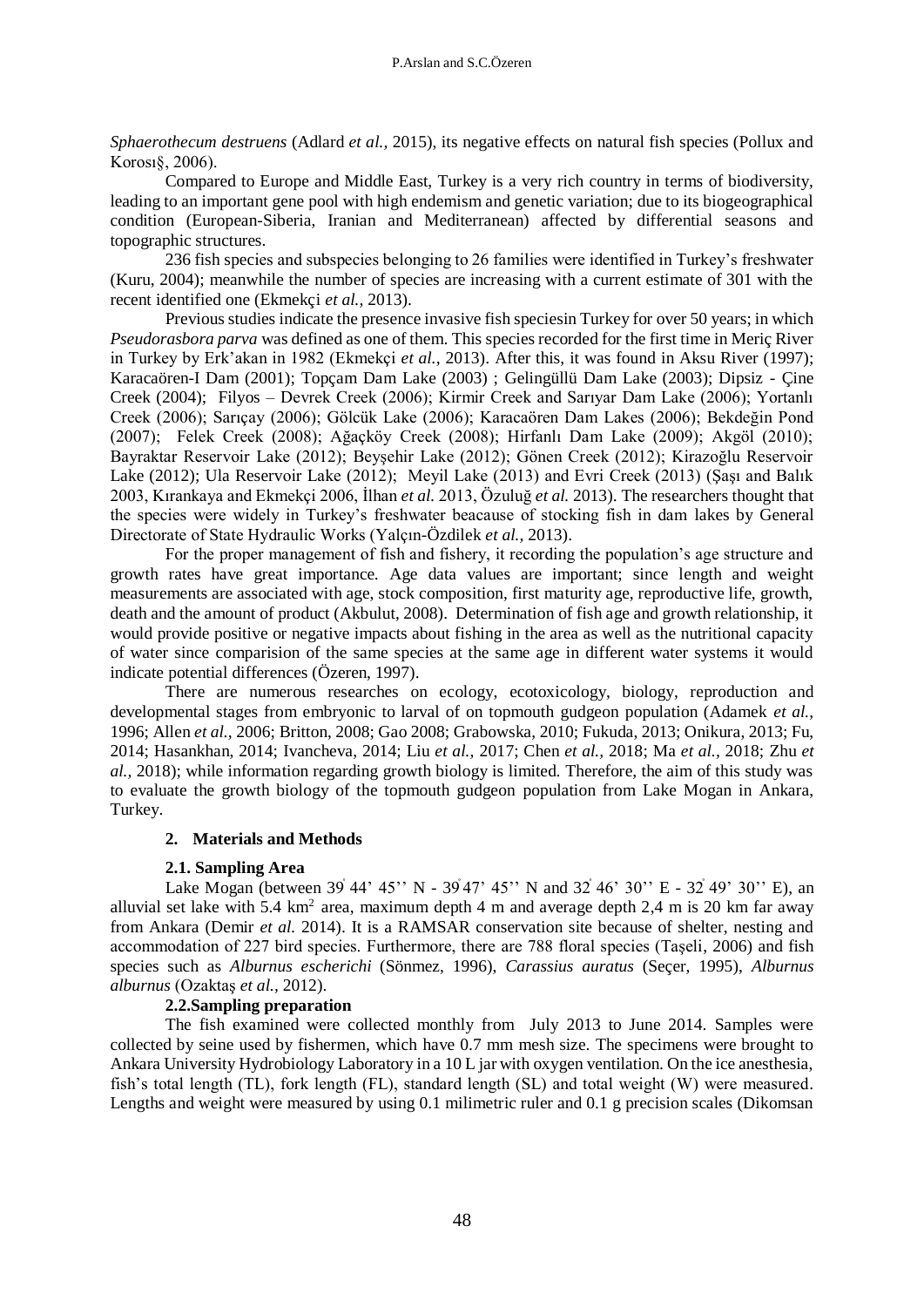KD-TBC 1200). Age was determined based on fish scales. After the scales were taken between dorsal fin and line lateral, they were cleaned one by one using 4% NaOH (3 minutes), 70% ethyl alcohol (15 seconds), tap water (10 seconds) and placed between two slides to be examined under stereomicroscope (SOIF) for age determination. After dissection, sex was determined by macroscopic and microscopic observation.

#### **2.3. Growth parameters**

To determine growth biology, four methods were studied; length-weight relationship, von Bertalanffy growth function, Fulton's condition factor and rational growth increase.

### **2.3.1. Length-weight relationship**

Estimation of length-weight relationship is important in fish biology for the assessment of fish pyhsiology and conservation. Population can grow either isometric, negative or positive allometric. As the fish grows, incase of no change in body shape indicate an isometric; increasing weight but in a slender shape indicate negative allometric; and increasing in both weight length indicate positive allometric growth (Nehemia, 2012).

Length-weight relationship equation is

### $W=axL^b$

where W is total weight  $(g)$ , L is total length (cm), a and b are regression coefficients.

### **2.3.2. von Bertalanffy Growth Function (VBGF)**

The determination of fish population dynamics scientists developed growth models such as the re-parameterized Gompertz, the inverse logistic model and the von Bertalanffy model (Helidoniotis, *et al.* 2011). In this study, we chose von Bertalanffy model which is a commonly used model in fisheries sciences in order to provide a descriptive model of length-at-age data (Charles, 2010) and to determine the fish population dynamics along with the effects of fishery regulations on the catch (Roman-Roman *et al.* 2010).

The von Bertalanffy growth function (VBGF) is

$$
L_t = L_\infty \; [\; 1\text{-}e^{\text{-}k(t\text{-}to)} \;]
$$

where  $L_t$  is the mean length at age,  $L_\infty$  is the asymptotic length, k is Brody growth coefficient, t is the age and  $t_0$  is the time where length is zero. L<sub>t and</sub> L<sub>∞</sub> are dependent to fish species, habitat, age and genetic features (Yıldızbakan *et al.* 2005).

### **2.3.3. Fulton's Condition Factor K**

Fulton's condition factor is used in fisheries research nursery habitat quality, morphometric condition index and the nutritional state of an individual fish.

Fulton's condition factor K equation is

### $K=(W/L^3)x100$

where W is total weight  $(g)$  and L is total length  $(cm)$  (Schreck and Moyle, 2000).

#### **2.3.4. Rational growth increase**

This parameter is used to determine growth rate depending on age. Rational growth increase is at the beginning of any time period length and the amount of weight gain which is the ratio of height or weight values. Rational length increase equation is  $OL=(L_{t-} L_{t-1})/(L_{t-1})$  and rational weight increase equation is  $OW=(W_t-W_{t-1})/(W_{t-1})$ .

### **2.4. Statistical analyzes**

Significant differences were determined by one-way ANOVA test. For the entire statistical procedures the level of significance established was 0.005. The statistical tests were analyzed by SPSS 20.0 program.

### **3. Results**

### **3.1.Population structure**

Among 347 samples, 326 were male (37.46%) and 196 were female (56.48%); while due to not detected the sexual maturity, 21 samples (6.05%) could not be classified in terms of gender. Age was determined by scales, and four age classes were identified; 0+, 1+, 2+ and 3+. In age group 0+, among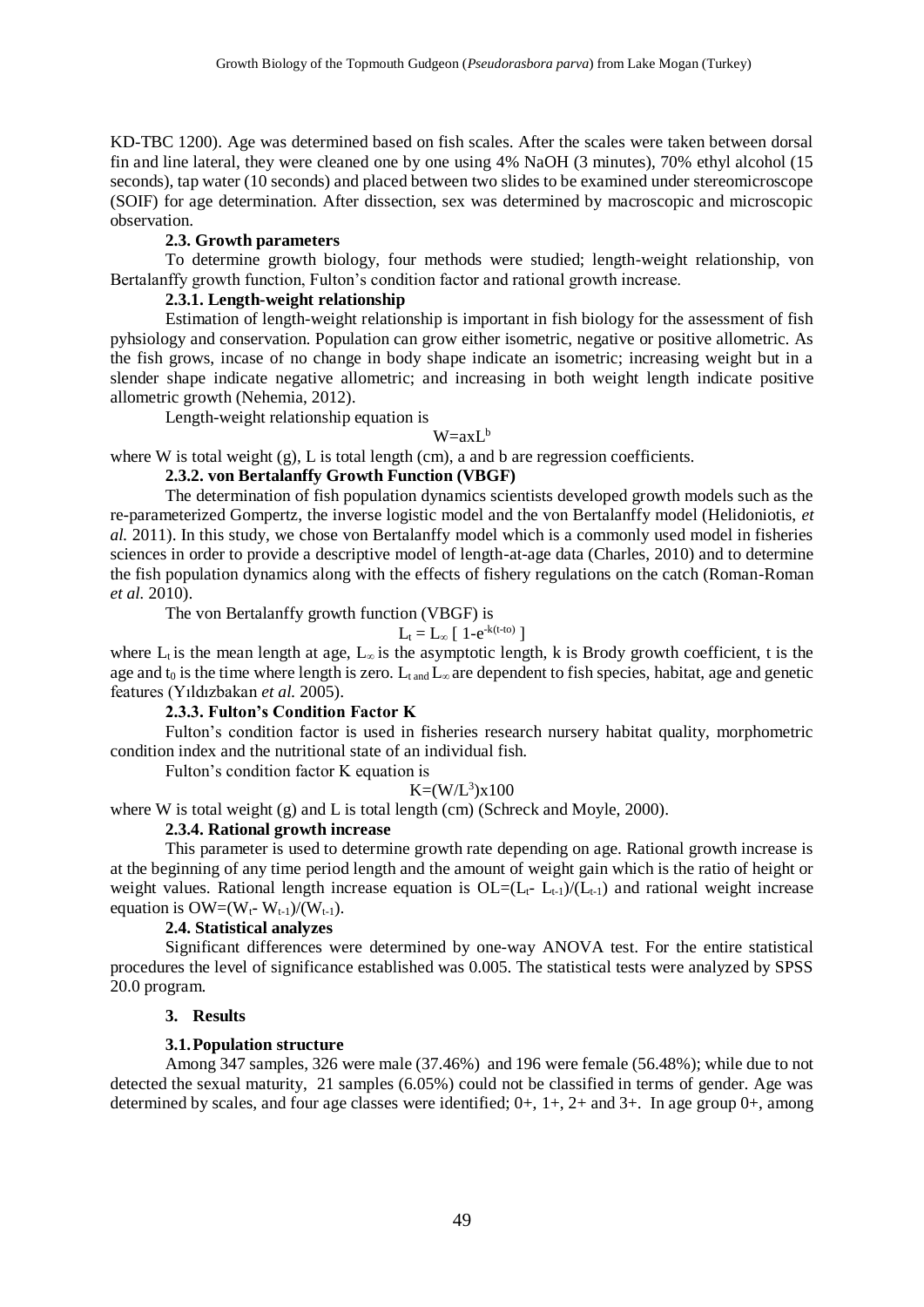9 specimens 2 were females and 3 were males. In age group 1+, among 139 specimens 59 were females and 64 were males. Group 2+, among 148 specimens 58 were females and 89 were males. Group 3+, among 51 specimens 11 were females and 40 were males. Almost 82.71% of specimens were in age classes 1+ and 2+. In age class 1+ females ratio were higher than males; while in age class 3+ males were higher. Total lengths and total weights were between 47 - 95 mm and 0.60 - 7 g, respectively.

Minimum, maximum and average total lengths classified into female, male and are shown in Table1. There were significant differences in the age classes  $1+$  and  $2+$  (P<0.05).

Table 1. Total length and age relationship *Pseudorasbora parva* population sampled from Lake Mogan

| Total Length (mm) |                 |                 |                |  |  |  |  |
|-------------------|-----------------|-----------------|----------------|--|--|--|--|
| Age Class         | Female          | Male            | Total          |  |  |  |  |
|                   | mean $\pm$ SD   | mean $\pm$ SD   | mean $\pm$ SD  |  |  |  |  |
|                   | $(min-max)$     | $(min-max)$     | (min-max)      |  |  |  |  |
| $0+$              | $49.5 \pm 0.07$ | $47.7 \pm 0.05$ | $49.1 \pm 4.9$ |  |  |  |  |
|                   | $(49-50)$       | $(47 - 48)$     | $(47-51)$      |  |  |  |  |
| $1+$              | $58.7 \pm 5.1$  | $59 \pm 5.4$    | $58.7 \pm 5.1$ |  |  |  |  |
|                   | $(51 - 67)$     | $(49-67)^*$     | $(49 - 67)$    |  |  |  |  |
| $2+$              | $68.8 \pm 6.1$  | $69.7 \pm 6.4$  | $69.3 \pm 6.1$ |  |  |  |  |
|                   | $(61 - 83)$     | $(59 - 80)^*$   | $(59 - 83)$    |  |  |  |  |
| $3+$              | $79.1 \pm 7.7$  | $79.7 \pm 7.4$  | $79.8 \pm 7.5$ |  |  |  |  |
|                   | $(74 - 92)$     | $(70 - 95)$     | $(70 - 95)$    |  |  |  |  |

\*The asterisk (\*) indicates significant differences (P<0.005)

Minimum, maximum and average total weights classified into female, male are shown in Table 2. Significant differences were especially in the age classes  $1+$  and  $2+$  (P<0.005).

| Total Weight (g) |                 |                   |                 |  |  |  |
|------------------|-----------------|-------------------|-----------------|--|--|--|
| Age Class        | Female          | Male              | Total           |  |  |  |
|                  | mean $\pm$ SD   | $mean \pm SD$     | $mean \pm SD$   |  |  |  |
|                  | $(min-max)$     | $(min-max)$       | $(min-max)$     |  |  |  |
| $0+$             | $1.16 \pm 0.21$ | $0.71 \pm 0.12$   | $0.9 \pm 0.98$  |  |  |  |
|                  | $(0.99 - 1.3)$  | $(0.6 - 0.84)$    | $(0.6 - 1.3)$   |  |  |  |
| $1+$             | $1.62 \pm 1.12$ | $1.53 \pm 1.74$ * | $1.54 \pm 1$    |  |  |  |
|                  | $(1 - 2.95)$    | $(0.8 - 2.66)$    | $(0.67 - 2.95)$ |  |  |  |
| $2+$             | $2.51 \pm 1.71$ | $2.6 \pm 1.59$ *  | $2.56 \pm 1.64$ |  |  |  |
|                  | $(0.6 - 4.04)$  | $(1-5)$           | $(0.6 - 5)$     |  |  |  |
| $3+$             | $4 \pm 4.18$    | $4.02 \pm 5.37$   | $4.02 \pm 2.24$ |  |  |  |
|                  | $(2.31-6)$      | $(4.7 - 7)$       | $(2.17-7)$      |  |  |  |

\*The asterisk (\*) indicates significant differences (P<0.005)

# **3.2. Growth parameters**

# **3.2.1. Length-length relationship**

The relationships between lengths were determined by using total, standard and fork lengths. Total;  $W=0.0138xTB^{2.\bar{8}414}$  ( $r^2=0.948$ )

Female;  $W=0.0071xTB^{3.1065}$  ( $r^2=0.9317$ )

Male ; W=0.0065xTB<sup>3.0998</sup> ( $r^2$  = 0.9396)

According to these equations, b values were 2.8414 for total; 3.1065 for female and 3.0998 for male populations.

# **3.2.2. von Bertalanffy Growth Function (VBGF)**

Growth parameters for describing the von Bertalanffy growth equation was calculated as:  $L_t$  = 106.8495[1-e<sup>-0.212451(t+2.59075)</sup>].

L∞ value was found as 106.8495 mm, k Brody growth coefficient 0.212451 and  $t_0$  value was -2.59075.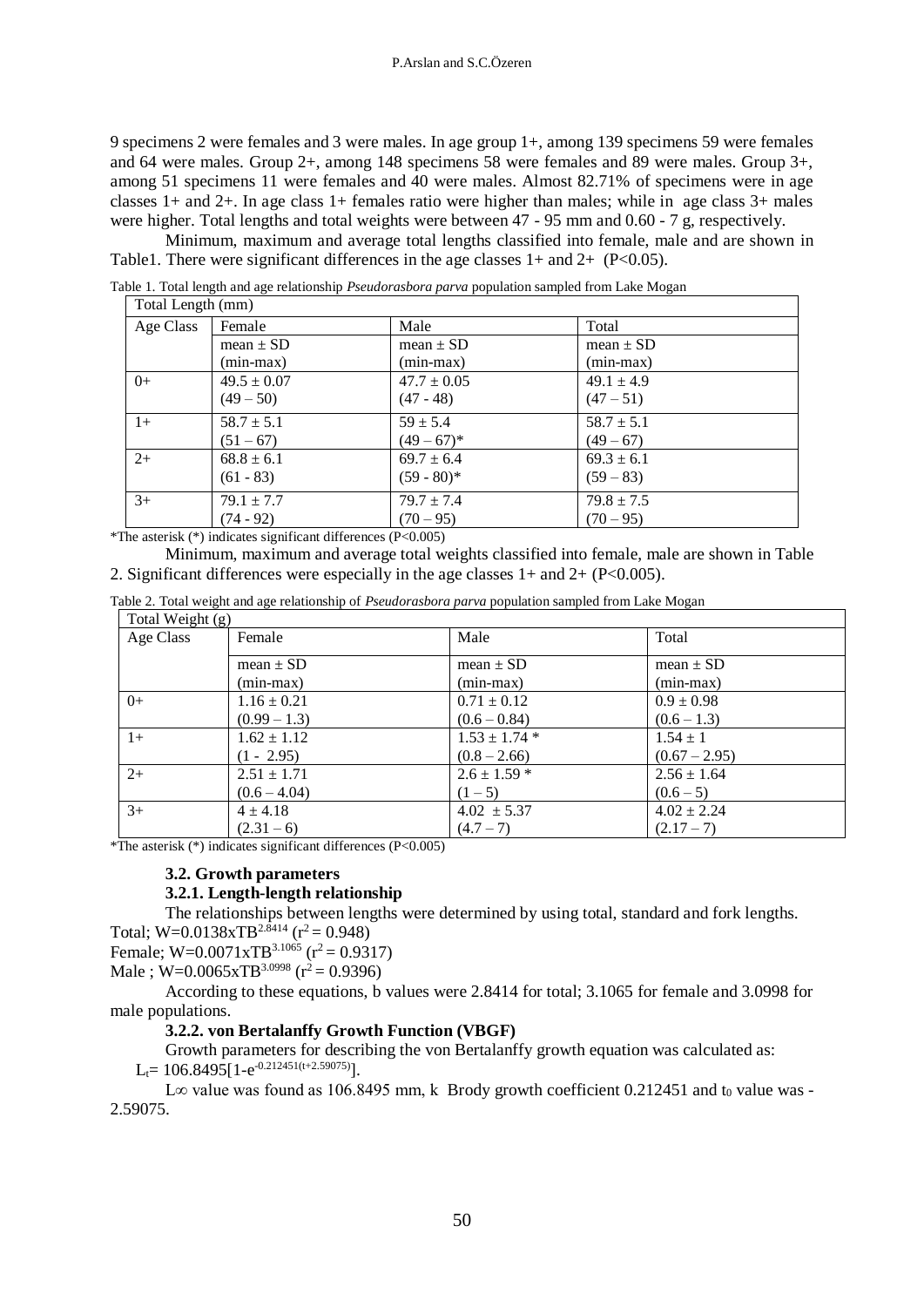Length-length relationships of specimens are presented in Table 3.

| <b>Species</b> | Equation    | Length-length characteristics |        |        |  |  |
|----------------|-------------|-------------------------------|--------|--------|--|--|
|                |             |                               |        |        |  |  |
| Pseudorasbora  | $FL=a+bxTL$ | $-0.1181$                     | 0.916  | 0.9884 |  |  |
| parva          | $SL=a+bxTL$ | $-0.0888$                     | 0.8144 | 0.9897 |  |  |
|                | $SL=a+bxFL$ | 0.0542                        | 0.8825 | 0.9866 |  |  |

Table 3. Length- length relationships of *Pseudorasbora parva* from Lake Mogan

#### **3.2.3. Fulton's Condition Factor K**

Age and condition factor relationship was shown in Table 4. Maximum condition factor was 0.95 in female population age class 0+; 0.77 in male population age class 3+; 0.765 in total population age class 3+ whereas minimum condition factor was 0.76 in female population age class 2+ and 3+; 0.74 in male population age class 1+; 0.73 in total population age class 1+. Between age and sex's condition factor relationship differences were in age class 1+ and 2+.

Table 4. Changing condition factor to age

|       | <b>Condition Factor</b> |                   |                  |
|-------|-------------------------|-------------------|------------------|
| Age   | Female                  | Male              | Total            |
| Class | mean $\pm$ SD           | mean $\pm$ SD     | mean $\pm$ SD    |
|       | $(min-max)$             | $(min-max)$       | $(min-max)$      |
| $0+$  | $0.95 \pm 0.22$         | $0.76 \pm 0.099$  | $0.76 \pm 0.18$  |
|       | $(0.79 - 1.10)$         | $(0.7 - 0.89)$    | $(0.56 - 1.10)$  |
| $1+$  | $0.79 \pm 0.13$         | $0.74 \pm 0.81$ * | $0.73 \pm 7.67$  |
|       | $(0.53 - 1.22)$         | $(0.50 - 1.31)$   | $(0.50 - 1.31)$  |
| $2+$  | $0.76 \pm 0.14$         | $0.76 \pm 0.15$ * | $0.76 \pm 0.7$   |
|       | $(0.21 - 1.28)$         | $(0.36 - 1.17)$   | $(0.21 - 1.28)$  |
| $3+$  | $0.76 \pm 0.18$         | $0.77 \pm 0.86$   | $0.765 \pm 0.48$ |
|       | $(0.56 - 0.98)$         | $(0.52 - 1.17)$   | $(0.52 - 1.17)$  |

\*The asterisk (\*) indicates significant differences (P<0.005).

Months and condition factor relationship was shown in Table 5. In female population, minimum condition factor was 0.60 in November and maximum condition factor was 0.89 in April. In male population, minimum condition factor was 0.59 in November and maximum condition factor was 0.90 in July. In total population, minimum condition factor was 0.60 in November and maximum condition factor was 0.88 in April. There were significant differences female and male's condition factor in July, August, February, March, April, May, June (P<0.005).

| Table 5. Changing condition factor to months |  |  |
|----------------------------------------------|--|--|
|                                              |  |  |

|                | <b>Condition Factor</b> |                  |                  |
|----------------|-------------------------|------------------|------------------|
| Months         | Female                  | Male             | Total            |
|                | mean $\pm$ SD           | mean $\pm$ SD    | mean $\pm$ SD    |
|                | $(min-max)$             | $(min-max)$      | $(min-max)$      |
| July           | $0.86 \pm 0.87$         | $0.8 \pm 0.84*$  | $0.77 \pm 3.88$  |
| 2013           | $(0.77 - 0.98)$         | $(0.69 - 1.014)$ | $(0.51 - 1.014)$ |
| August 2013    | $0.74 \pm 0.07$         | $0.68 \pm 0.13*$ | $0.69 \pm 0.11$  |
|                | $(0.66 - 0.81)$         | $(0.42 - 0.92)$  | $(0.42 - 0.92)$  |
| September 2013 | $0.68 \pm 0.18$         | $0.70 \pm 0.079$ | $0.68 \pm 0.13$  |
|                | $(0.21 - 0.91)$         | $(0.62 - 0.86)$  | $(0.21 - 0.91)$  |
| October 2013   | $0.69 \pm 0.068$        | $0.65 \pm 0.058$ | $0.67 \pm 0.066$ |
|                | $(0.63 - 0.84)$         | $(0.54 - 0.71)$  | $(0.54 - 0.84)$  |
| November 2013  | $0.60 \pm 0.079$        | $0.59 \pm 0.052$ | $0.6 \pm 0.062$  |
|                | $(0.55 - 0.83)$         | $(0.52 - 0.69)$  | $(0.52 - 0.83)$  |
| December       | $0.79 \pm 0.069$        | $0.79 \pm 0.082$ | $0.71 \pm 0.077$ |
| 2013           | $(0.75 - 0.89)$         | $(0.56 - 0.92)$  | $(0.56 - 0.92)$  |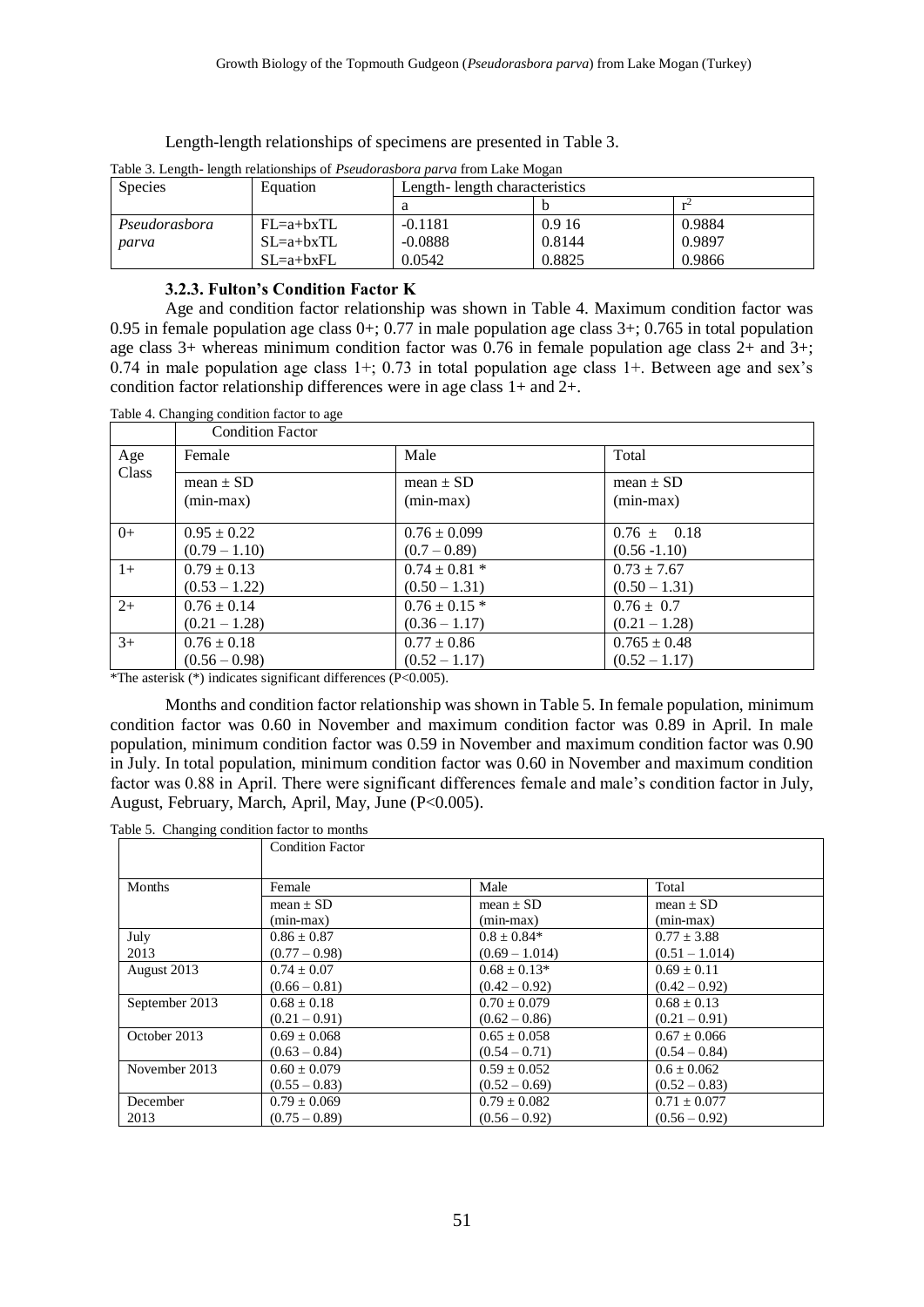|          | <b>Condition Factor</b> |                   |                  |
|----------|-------------------------|-------------------|------------------|
| Months   | Female                  | Male              | Total            |
|          | mean $\pm$ SD           | mean $\pm$ SD     | mean $\pm$ SD    |
|          | $(min-max)$             | $(min-max)$       | $(min-max)$      |
| January  | $0.76 \pm 0.073$        | $0.72 \pm 0.081$  | $0.76 \pm 0.08$  |
| 2014     | $(0.62 - 0.90)$         | $(0.60 - 0.87)$   | $(0.60 - 0.90)$  |
| February | $0.69 \pm 0.11$         | $0.72 \pm 0.21*$  | $0.72 \pm 0.19$  |
| 2014     | $(0.53 - 0.84)$         | $(0.36 - 1.17)$   | $(0.36 - 1.17)$  |
| March    | $0.87 \pm 0.15$         | $0.85 \pm 0.091*$ | $0.86 \pm 0.13$  |
| 2014     | $(0.68 - 1.22)$         | $(0.74 - 1.07)$   | $(0.68 - 1.22)$  |
| April    | $0.89 \pm 0.17$         | $0.88 \pm 0.086*$ | $0.88 \pm 0.12$  |
| 2014     | $(0.62 - 1.08)$         | $(0.69 - 1.02)$   | $(0.62 - 1.08)$  |
| June     | $0.79 \pm 0.109$        | $0.79 \pm 0.155*$ | $0.79 \pm 0.134$ |
| 2014     | $(0.60 - 0.95)$         | $(0.57 - 1.31)$   | $(0.57 - 1.31)$  |
| July     | $0.85 \pm 0.69$         | $0.90 \pm 0.13$   | $0.87 \pm 0.102$ |
| 2014     | $(0.71 - 0.98)$         | $(0.69 - 1.17)$   | $(0.69 - 1.17)$  |

Table 5. Changing condition factor to months (continued)

\*The asterisk  $(*)$  indicates significant differences  $(p<0.005)$ 

### **3.2.4. Rational growth increase**

The rational length increase were determined by using total length. Female population rational length increase values were 0.19 (in age class  $0+$ ), 0.17 (in age class  $1+$ ) and 0.15 (in age class  $2+$ ) whereas male population values were  $0.24$  (in age class  $0+$ ),  $0.18$  (in age class  $1+$ ) and  $0.14$  (in age class 2+). For total population rational length increase values were 0.2 (in age class 0+), 0.18 (in age class  $1+$ ) and 0.15 (in age class  $2+$ ) (Table 6).

Female population rational weight increase values were 0.4 (in age class 0+), 0.55 (in age class 1+) and 0.6 (in age class 2+) whereas male population values were 1.15 (in age class 0+), 0.7 (in age class 1+) and 0.55 (in age class 2+). For total population rational weight increase values were 0.71 (in age class  $0+$ ), 0.66 (in age class  $1+$ ) and 0.57 (in age class  $2+$ ) (Table 6).

Table 6. Relationship between age class and rational length and weight increase in *Pseudorasbora parva* population from Lake Mogan

| Age   | Female            |                 | Male |                 | Total |                  | Female |            | Male |                 | Total |        |
|-------|-------------------|-----------------|------|-----------------|-------|------------------|--------|------------|------|-----------------|-------|--------|
| Class | Total Length (mm) |                 |      |                 |       | Total Weight (g) |        |            |      |                 |       |        |
|       | mean              | OL <sup>1</sup> | mean | OL <sup>1</sup> | mean  | OL <sup>1</sup>  | mean   | $\rm OW^2$ | mean | OW <sup>2</sup> | mean  | $OW^2$ |
| $0+$  | 49.5              |                 | 47.7 |                 | 49.1  |                  | 1.16   |            | 0.71 |                 | 0.9   |        |
|       |                   | 0.19            |      | 0.24            |       | 0.2              |        | 0.4        |      | 1.15            |       | 0.71   |
| $1+$  | 58.7              |                 | 59   |                 | 58.7  |                  | 1.62   |            | 1.53 |                 | 1.54  |        |
|       |                   | 0.17            |      | 0.18            |       | 0.18             |        | 0.55       |      | 0.7             |       | 0.66   |
| $2+$  | 68.8              |                 | 69.7 |                 | 69.3  |                  | 2.51   |            | 2.6  |                 | 2.56  |        |
|       |                   | 0.15            |      | 0.14            |       | 0.15             |        | 0.6        |      | 0.55            |       | 0.57   |
| $3+$  | 79.1              |                 | 79.7 |                 | 79.8  |                  | 4      |            | 4.02 |                 | 4.02  |        |

<sup>1</sup>. Rational length, <sup>2</sup>. Rational weight

#### **4. Discussion**

The present study clearly demonstrates that the *Pseudorasbora parva*'s populations growth parameters. Five age classes (0+, 1+, 2+, 3+ and 4+) of *Pseudorasbora parva* population's were previously described by Witkowski (2011). In present study, based on the weights only four age classes were identified (except age class 4+). Significant differences between sex and age class, age class 1+ and 2+ were observed in terms of total lenght and weight (P<0.005). *P. parva* starts to spawn at age class 1+ and reach maximum fecundity rates at age class 1+ and 2+ (Witkowski, 2011). Soon as it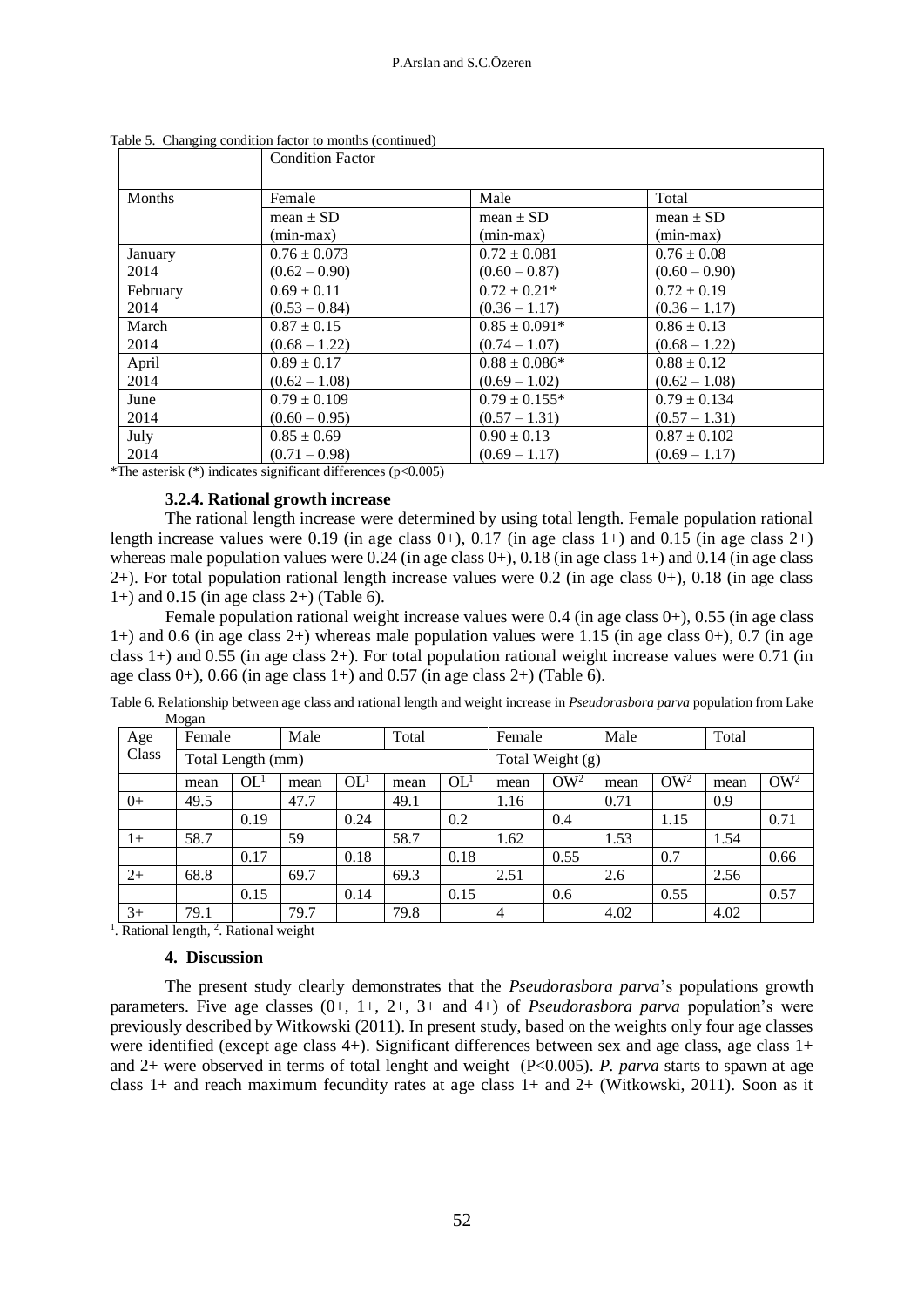reaches one year old, the growing process becomes much faster and since gonads are produced. Maximum lenght and weight would be achieved during this period of time.

The length-weight relationship is an indicator mainly related to the temperature changing in water, food ability and reproductive activity; while "b" value is affected by various factors such as sex, age, gonad maturity, habitat, season (Kırankaya, 2014). Hence, ''b'' value is an indication of growth structure. If "b" value is under 3, population growth is defined as negative allometric; If it is above 3, population growth is positive allometric; and if ''b'' value is 3, population growth is defined as isometric growth (Karataş, 2010). With reference to this, in present study total population was found as negative allometric growth; while female and male populations were found as isometric growth.

High condition factor values indicates good environmental condition whereas low condition factor values indicates bad environmental condition. The condition factor fluctuates due to food ability, health condition and maturity. Differences between condition factors were considered as indicative of various biological features such as fatness, and suitability of the environment (Kırankaya, 2014).

In this study, Fulton's condition factor was evaluated as not only age and population but also by month and population. In age classification, there were significant differences between female and male in age classes 1+ and 2+ (Table 4). Due to the change in the ovary weight, population's condition factors were found to have changed drastically in different months in female population's condition factors were changed a lot because of the change ovary weight. In male population, the change in the condition factor was much less compared to female's, since the testicular weight change was much less. Significant differences were found in July, August, from February to June. These months refer to the period of the beginning of the occurence of reproductive cells and the initiation of the spawning season. Another important factor is the active period of fish. For finding food refers to during these periods.

#### **5. Conclusion**

The present study provided new information on the population and growth parameters of the invasive species *Pseudorasbora parva* of Lake Mogan, Ankara, Turkey which would provide a valuable contribution to the biology of this species and create a basis for the conservation of resources. These parameters would be helpful in subsequent fishery research and management, especially in those concerning conservation and restoration programmes for invasive fishes.

#### **References**

- Adamek, Z., Navratil, S., Palıkova , M. and Siddiqui, M.A. 1996. *Pseudorasbora parva* Schlege, 1842: biology of non-native species in the Czech Republic. *Proceeding of Scientific Papers to the 75th Anniversary of Foundation of the Research Institute of Fish Culture and Hydrobiology*, 143–152.
- Adlard, R. D., Miller, T. L. and Smit, N. J. 2015. The butterfly effect: parasite diversity, environment, and emerging disease in aquatic wildlife. *Trends in Parasitology*, 31(4), 160-166.
- Akbulut, K., Zengin, U., Gönek, Ü. And Bakır, M. 2008. Age Determining Methods and Its Impostance. *Erzincan University Aquaclub Fisheries Research and Development Science Club Kemaliye 5th Fisheries Scientific and Cultural Platform (National).*
- Allen, Y., Kirby, S., Copp, G.H. and Brazier, M. 2006. Toxicity of rotenone to topmouth gudgeon *Pseudorasbora parva* for eradication of this non-native species from a tarn in Cumbria, England. *Fisheries Management and Ecology*, 13, 337– 340.
- Britton, R., Davies, G.D. and Brazier, M. 2008. Contrasting life history traits of invasive topmouth gudgeon (*Pseudorasbora parva)* in adjacent ponds in England. *Journal of Applied Ichthyology*, 24, 694–698.
- Charles, S., Kielbassa, J., Delignette-Muller, M.L. and Pont, D. 2010. Application of a temperature-dependent von Bertalanffy growth model to bullhead (Cottus gobio). *Ecological Modelling*, 221, 2475-2481.
- Chen, H., Zeng, X., Mu, L., Hou, L., Yang, B., Zhao, J., Schlenk, D., Dong, W., Xie, L. and Zhang, Q. 2018. Effects of acute and chronic exposures of fluoxetine on the Chinese fish, topmouth gudgeon *Pseudorasbora parva*. *Ecotoxicology and Environmental Safety*, 160, 104-113.
- Copp, G.H., Vılızzı, L. and Gozlan, R.E. 2010. Fish movements: the introduction pathway for topmouth gudgeon *Pseudorasbora parva* and other non-native fishes in the UK. *Aquatıc Conservatıon: Marine and Freshwater Ecosystems*, 20, 269–273.
- Demir, A.N., Fakıoğlı, Ö. and Dural, B. 2014. Phytoplankton functional groups provide a quality assessment method by the Q assemblage index in Lake Mogan (Turkey).*Turkish Journal of Botany*, 38, 169-179.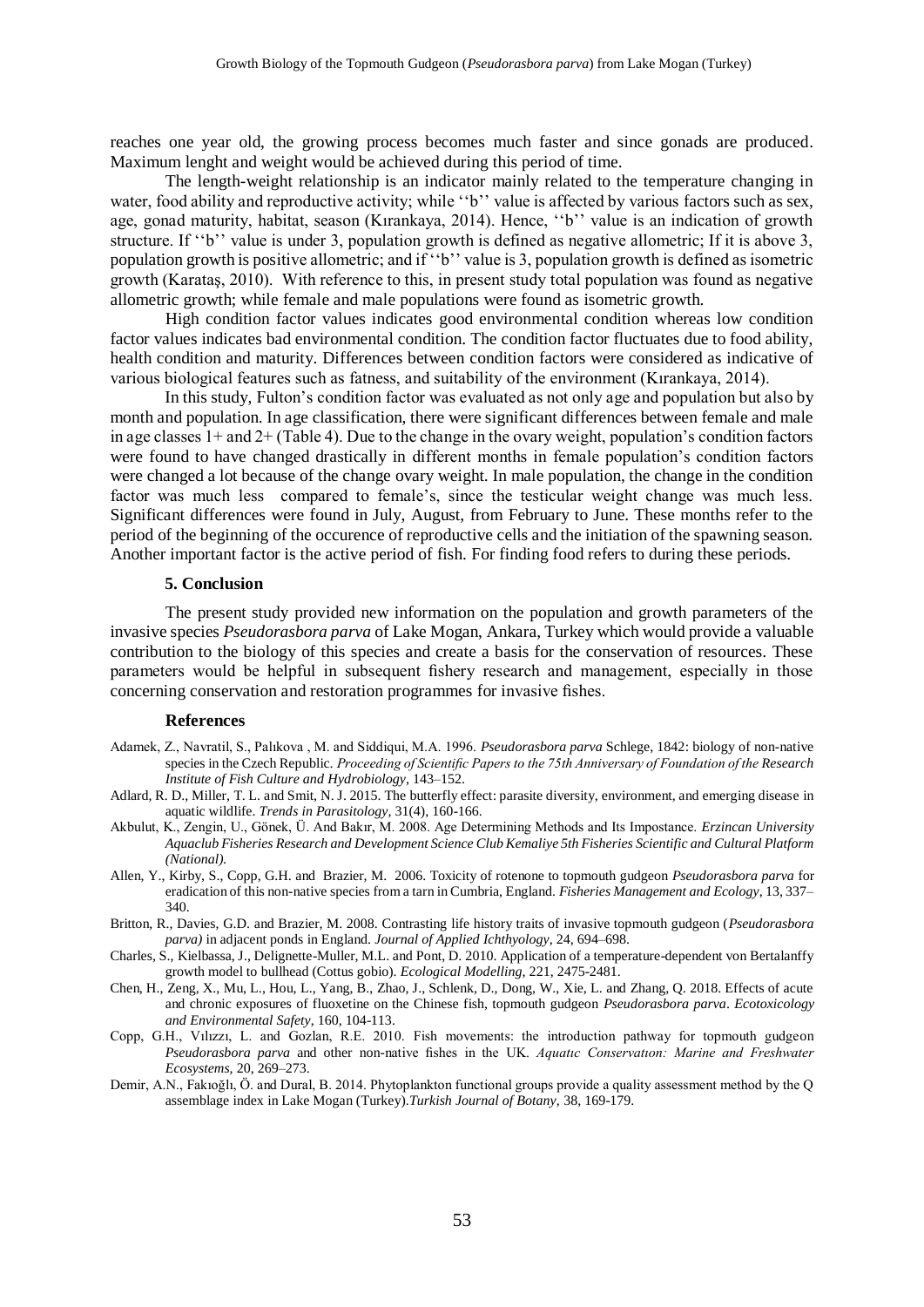- Ekmekçi, F.G., Kırankaya, Ş.G., Gençoğlu, L. ve Yoğurtçuoğlu, B. 2013. Present Status Of Invasive Fishes in Inland Waters of Turkey and Assesment of the Effects of Invasion. *Journal of Fisheries & Aquatic Sciences*, 28, 105-140.
- Fu, S., Xia, J., Cao, Z., Peng, J. and Fu, C. 2014. The use of spontaneous behavior, swimming performances and metabolic rate to evaluate toxicity of PFOS on topmouth gudgeon *Pseudorasbora parva*. *Acta Ecologica Sinica*, 34, 284-289.
- Fukuda, S., de Baets, B., Onıkura N., Nakajıma, J., Mukaı, T. and Mouton, A.M. 2013. Modelling the distribution of the pancontinental invasive fish *Pseudorasbora parva* based on landscape features in the northern Kyushu Island, Japan. *Aquatic Conservation: Marine and Freshwater Ecosystems*, 23, 901–910.
- Gao, X., Li, H., Jiang, H, Wang, X., Qu, W., Lin, R. and Chen, J. 2008. Acute toxicity of the pesticide methomyl on the topmouth gudgeon (*Pseudorasbora parva*): mortality and effects on four biomarkers. *Fish Physiology Biochemical*, 34, 209–216.
- Grabowska, J., Kotusz J. and Witkowskı, A. 2010. Alien invasive fish species in Polish waters: an overview. *Folia Zoology*,  $59(1)$ ,  $73 - 85$ .
- Hardouin, E. A., Andreou, D., Zhao, Y., Chevret, P., Fletcher, D. H., Britton, J. R. and Gozlan, R. E. 2018. Reconciling the biogeography of an invader through recent and historic genetic patterns: the case of topmouth gudgeon *Pseudorasbora parva*. *Biological Invasions*, 20 (8), 2157-2171.
- Hasankhani, M., Keivany, Y., Daliri, M., Pouladi, M. and Soofiani, N.M. 2014. Length–weight and length–length relationships of four species (*Barbus lacerta* Heckel, 1843), *Oxynoemacheilus angorae* (Steindachner, 1897), *Squalius lepidus* (Heckel, 1843) and *Pseudorasbora parva* (Temminck & Schlegel, 1846) from the Sirwan River (western Iran). *Journal of Applied Ichthyology*, 30, 206–207.
- Helidoniotis, F., Haddon, M., Tuck, G. and Tarbath, D. 2011. The relative suitability of the von Bertalanffy, Gompertz and inverse logistic models for describing growth in blacklip abolone populations (Holiotis rubra) in Tasmania, Australia. *Fisheries Research*, 112, 13-21.
- İlhan, A., Sarı, H.M. ve Ustaoğlu M.R. 2014. Fish Fauna of Gönen Stream (Balıkesir). *Journal of Fisheries Sciences*, 8(3), 194-198.
- Ivancheva, E.Y., Ivanchev, V.P. and Sarychev, V.S. 2014. Distrubition of stone morokko (*Pseudorasbora parva)* in the Upper Don Basin. *Russian Journal of Biological Invasions*, 5(3), 151-155.
- Karataş, M. 2010. *Fish Biology Research Methods*. Nobel Publishing, 512, Ankara.
- Kırankaya, Ş.G. and Ekmekçi, F.G. 2006. Distribution of an Invasive Fish Species, *Pseudorasbora parva* (Temminck & Schlegel, 1846) in Turkey. *Turkish Journal of Zoology*, 30, 329-334.
- Kırankaya, Ş.G., Ekmekçi, F.G., Yalçın-Özdilek, Ş., Yoğurtçuoğlu, B. and Gençoğlu, L. 2014. Condition, length-weight and length-length relationships for fıve fısh species from Hirfanlı reservoir, Turkey. *Journal of Fisheries Sciences*, 8(3), 208-213.
- Kuru, M. 2004. Recent Systematic Status of Inland Water Fishes of Turkey. *Journal of Gazi Education Faculty*, 24(3), 1-21.
- Liu, Q., Yu, H., Liang, L., Ping, F., Xia, X., Mou, X. and Liang, J. 2017. Assessment of ecological instream flow requirements under climate change *Pseudorasbora parva.International Journal of Environmental Science and Technology*, 14(3), 509-520.
- Ma, S., Zhou, Y., Chen, H., Hou, L., Zhao, J., Cao, J., Geng, S., Luo, Y., Schlenk, D. and Xie, L. 2018. Selenium accumulation and the effects on the liver of topmouth gudgeon *Pseudorasbora parva* exposed to dissolved inorganic selenium. *Ecotoxicology and Environmental Safety*, 160, 240-248.
- Nehemia, A., Maganira, J.D. and Rumisha, C. 2012. Length-Weight relationship and condition factor of tilapia species grown in marine and fresh water ponds. *Agriculture and Biology Jounal of North America*, 3(3), 117-124.
- Nowak, M. and Szczerbik, P. 2009. Topmouth gudgeon *Pseudorasbora parva*: a side effect of fish stocking. *Animal Biology & Animal Husbandry International Journal of the Bioflux Society*, *ABAH Bioflux*, 1(2), 63-65.
- Pak J. H., Son, W. C., Seo, S.B., Hong, S. J., Sohn, W. M., Na, B. K. and Kim, T. S. 2016. Peroxiredoxin 6 expression is inversely correlated with nuclear factor-KB activation during *Clonorchis sinensis* infestation. *Free Radical Biology and Medicine*, 99, 273-285.
- Pollux, A. and Korosı§, A. 2006. On the occurrence of the Asiatic cyprinid *Pseudorasbora parva* in the Netherlands. *Journal of Fish Biology*, 69, 1575–1580.
- Roman-Roman, P., Romero, D. and Torres-Ruiz, F. 2010. A diffusion process to model generalized von Bertalanffy growth patterns: Fitting to real data. *Journal of Theoretical Biology*, 263, 59-69.
- Onikura, N. and Nakajima, J. 2013. Age, growth and habitat use of the topmouth gudgeon, *Pseudorasbora parva* in irrigation ditches on northwestern Kyushu Island, Japan. *Journal of Applied Ichthyology*, 29, 186–192.
- Ozaktaş, T, Taskin, B. and Gozen, A.G. 2012. High level multiple antibiotic resistance amnog surface associated bacterial populations in non-aquaculture freshwater environment. *Water Research*, 46, 6382-6390.
- Özeren, S.C. 1997. Growth Characteristics of Chub (*Leuciscus cephalus* L., 1758) and Ichthyofauna of the Sakarya Basin's Tributaries in Ankara. Master Thesis, Hacettepe University, Graduate School of Natural and Applied Sciences, Biology Department, 114. Ankara.
- Özuluğ, M., Saç, G. and Gaygusuz, Ö. 2013. New Distribution Areas For Invasive *Gambusia holbrooki*, *Carassius gibelio* ve *Pseudorasbora parva* (Teleostei) from Turkey. *Journal of Fisheries & Aquatic Science*, 28, 1-22.
- Schreck, C.B. and Moyle, P.B. 2000. *Methods for Fish Biology*. American Fisheries Society, 704, USA.
- Seçer, S. 1995. Vegetation Control in Lake Mogan with weed fish and silver carp. *1st Environmental Congress*. Gölbaşı Municipality, Ankara.